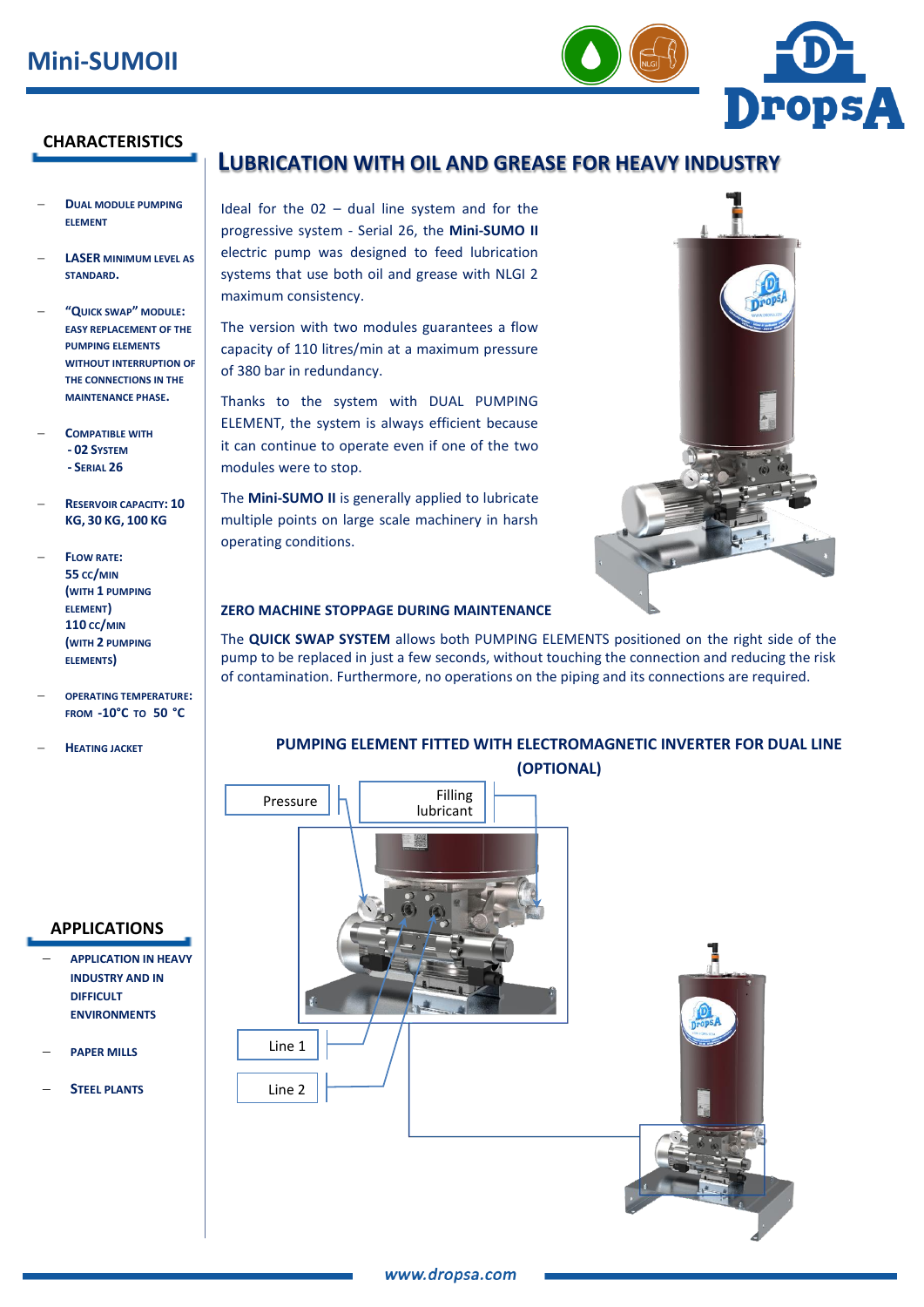

## **EXAMPLES OF APPLICATION**

### **DUAL-LINE SYSTEMS**



The systems executed with this system are typical of large scale machinery, and in particular, machinery that operates in harsh operating conditions and in damp or dusty environments.

The Mini-SUMO II pump combined with **Dual Line dosing units** make up the famous **02** system. Thanks to the two lubricant feed lines, the system can cover lengths up to 60 metres, therefore ideal for extremely large scale machinery.

The DropsA DM units combined with the Mini-SUMO pump are available in two versions:

- MODULAR BASE, made up of MODULAR BASES, in other words, separate from one another, plus the DOSING VALVES *(Ref. document C1081P)*

- SOLID BASES, are made up of a MONOBLOC base on which to mount the DM/DMM valves. *(Ref. document C2263P)*





#### **PROGRESSIVE SYSTEM**

The systems created with this system use only one line to distribute the lubricant, allowing total control of the system via monitoring devices.

In the progressive system, the pump is combined with the wide range of "progressive" dosing units. Generally, a system is made up of a master dosing unit that feeds the connected dosing units.

The available dosing units in the range are:

- SMX, SMX inox, SMO
- nP- nano Progressive, Np in aluminium
- nPr+ nano Progressive replaceable
- SMP and SMPM

*(Ref. documents progressive system DropsA SMX C2104PI - nP C2213PI - nPr+ C2220PI - SMP C2071PI)*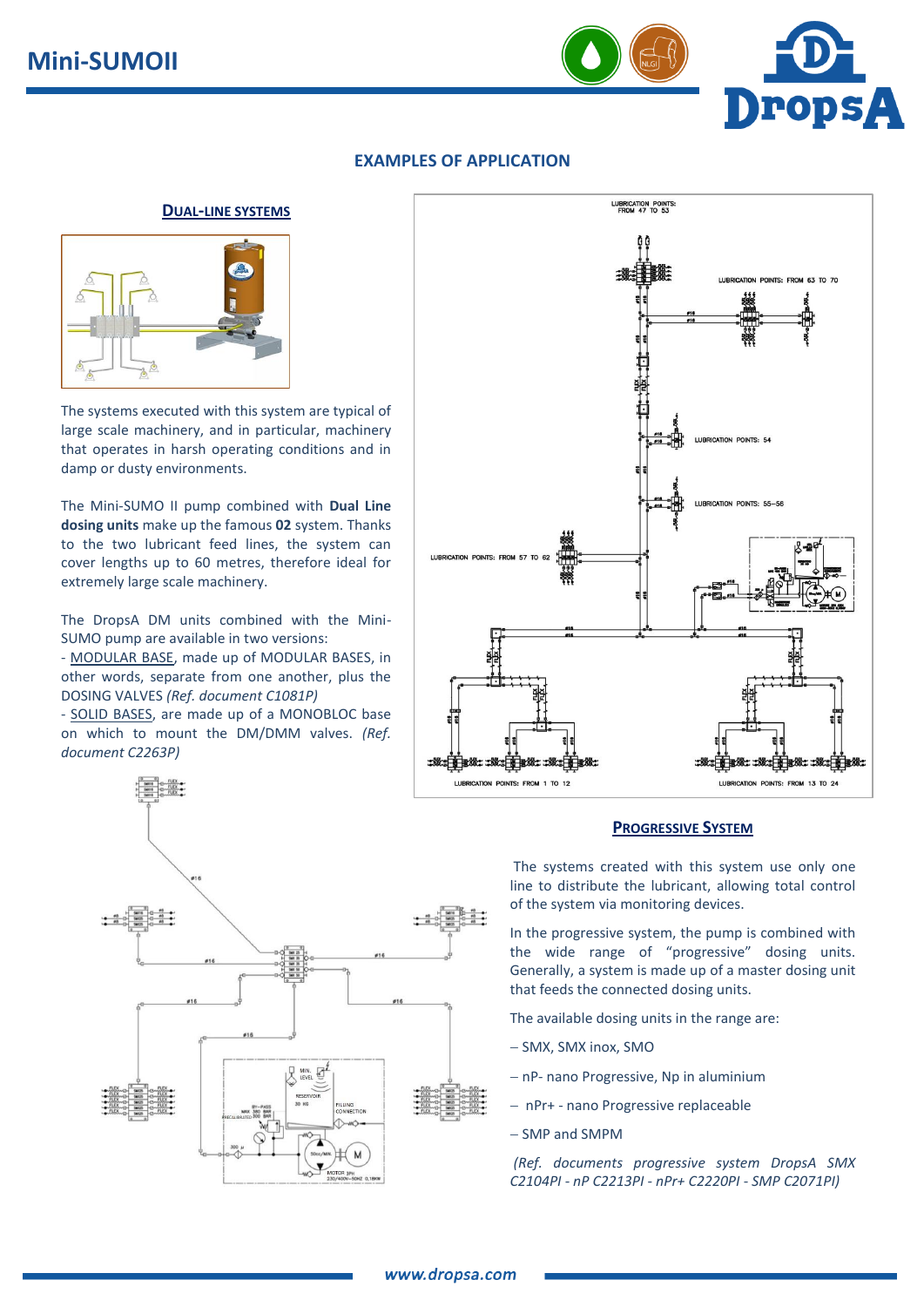

| <b>ELECTRICAL SPECIFICATIONS</b>    |                                                           |  |  |  |  |  |  |
|-------------------------------------|-----------------------------------------------------------|--|--|--|--|--|--|
|                                     | 230-400V - 5% 50Hz                                        |  |  |  |  |  |  |
|                                     |                                                           |  |  |  |  |  |  |
|                                     | 280-480V - 5% 60Hz                                        |  |  |  |  |  |  |
| Motor power supply                  |                                                           |  |  |  |  |  |  |
|                                     | $24V$ cc                                                  |  |  |  |  |  |  |
|                                     | Insulation class F                                        |  |  |  |  |  |  |
|                                     |                                                           |  |  |  |  |  |  |
| Motor power rating                  | 0.37 Kw                                                   |  |  |  |  |  |  |
| Motor protection degree             | <b>IP 54</b>                                              |  |  |  |  |  |  |
| Minimum level electric              | Laser (grease) - Float (oil)                              |  |  |  |  |  |  |
| Maximum level visual                | Float (grease/oil)                                        |  |  |  |  |  |  |
| <b>HYDRAULIC SPECIFICATIONS</b>     |                                                           |  |  |  |  |  |  |
| Pumping system                      | Piston                                                    |  |  |  |  |  |  |
| Flow rate (2 pumping elements)      | $110 \text{ cc/min}$                                      |  |  |  |  |  |  |
| Maximum operating pressures         | 380 bar (5511 psi) - <sup>(1)</sup> 300 bar (4351 psi)    |  |  |  |  |  |  |
| Outlet connection                   | G3/8" BSP                                                 |  |  |  |  |  |  |
| Reservoir capacity                  | 10-30-100 Kg (22-66-220 lbs)                              |  |  |  |  |  |  |
| Filling filter                      | Filtering grade 300 $\mu$                                 |  |  |  |  |  |  |
|                                     | Adjustable 0~380 bar (0~5511 psi) - precalibrated 300 bar |  |  |  |  |  |  |
| Bypass valve                        | $(4350 \text{ psi})$ - $^{(1)}$ 250 bar (3625 psi)        |  |  |  |  |  |  |
| Operating temperature               | $-10 \div +50$ °C (+14~122F)                              |  |  |  |  |  |  |
| Permitted lubricants <sup>(1)</sup> | Mineral oil lubricant, min. 32 cSt; max. grease NLGI2     |  |  |  |  |  |  |
| Storage temperature                 | $-40 \div +65$ °C ( $-40$ $^{\sim}$ 149F)                 |  |  |  |  |  |  |

Note: The specifications refer to an operating temperature of + +20°C (+ +68°F)  $<sup>(1)</sup>$  With 24V cc motor</sup>

(2) If a different product is used, you must ask DropsA S.p.A. if it is suitable for use

# **DIMENSIONS (DRAWING NOT TO SCALE)**





|   | 10 Kg      | 30 Kg | 100 Kg |
|---|------------|-------|--------|
| А | 344 [13.5] | 533   | 983    |
| B | 841 [33.1] | 1030  | 1480   |
| C | 731 [27.7] | 920   | 1370   |
| D | 616 [24.2] | 805   | 1255   |